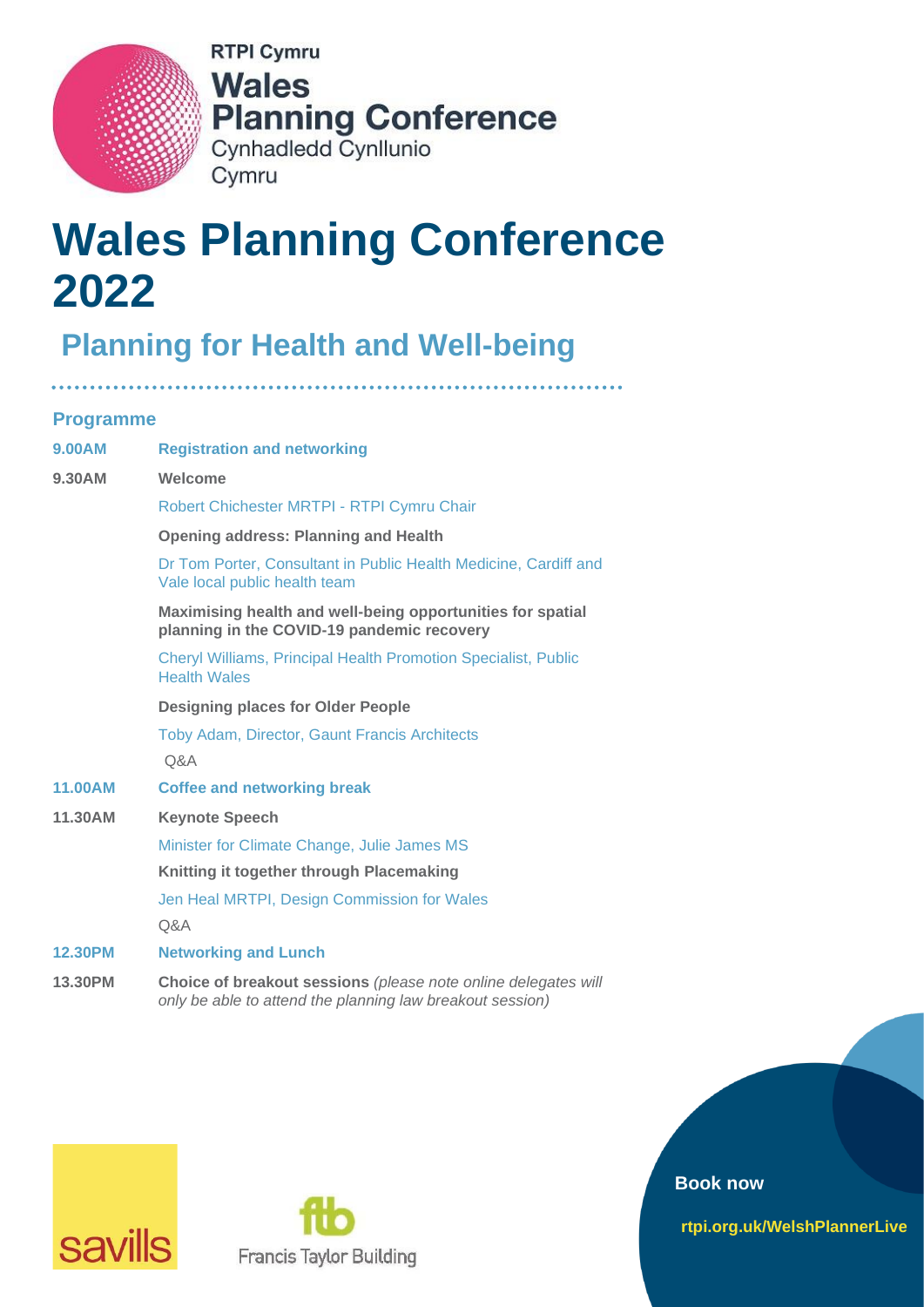

#### **Focus #1 Planning for Neurodiversity**

#### Atefeh Motamedi, Co-founder of Neurodiversity in Planning **Network**

Neurodiversity describes the idea that people experience and interact with the world around them in many different ways. People vary in their neurocognitive ability and there is no one 'right' way of thinking, learning, communicating and 'behaving'. In the context of planning and designing for the built environment, the diversity of the mind once again raises the age-old question of how we should plan and design for the place so that everyone can live a healthier and happier life.

Within this presentation, we will explore:

- What is neurodiversity?
- How living with a neurodiverse condition can affect our experience in the built environment?

How can we support neurodiversity in the way we plan, design and engage?

#### **Focus #2 Giving evidence at inquiries and hearings**

#### Craig Howell Williams QC, Emyr Jones and Annabel Graham Paul

The FTB team will be running a session focusing on giving evidence at inquiries and hearings. There will be practical tips for planners involved with inquiries and hearings from the experienced FTB team.

#### **Focus #3 Active Travel Network Mapping - Moving towards place based plans**

#### Patrick Williams, Head of Healthier Places and Sophie Lloyd, Sustrans Cymru

The Active Travel (Wales) Act sets out a clear ambition to put walking and cycling centre-stage for local journeys.

Active Travel Network Mapping is a legal requirement for Welsh Local Authorities to determine and prioritise the locations that each Local Authority plans to apply for funding to develop walking and cycling routes.

This workshop will consider the approach to developing Active Travel networks within our towns and cities and how this can be developed to consider place as a function of transport.

#### **Focus #4 Should we have residential space standards for all homes in Wales?**

# Dr Mike Biddulph and Orla Kerr, Placemaking Team, Cardiff **Council**

This workshop will be an opportunity to discuss if the Welsh planning system might benefit from the introduction of space standards for all forms of residential development in Wales. Whilst most flats and houses being developed do offer good quality living spaces, some homes proposed in specific settings are very small. Would the adoption of minimum standards stop these flats and houses being built, and what otherwise might be the wider implications of such a policy?

**14.30PM Tea and Networking** 

# **Book now**

**rtpi.org.uk/WelshPlannerLive**